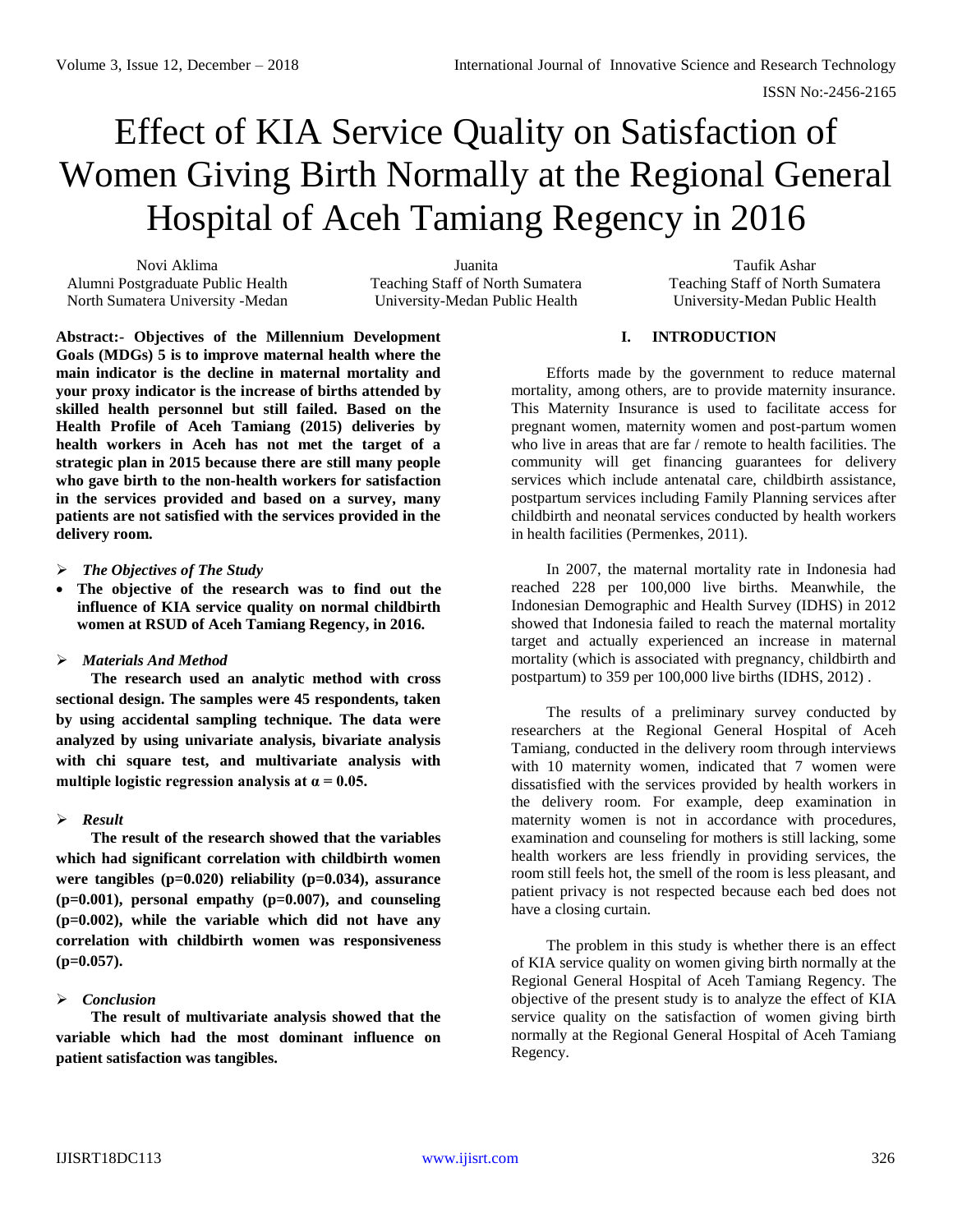## **II. METHOD**

This research is an analytical study that uses Cross-Sectional design, where measurements or observations are made simultaneously for data on independent variables and dependent variables using a quantitative method.

The population in this study is all women with normal labor who gave birth in the delivery room of the Regional General Hospital of Aceh Tamiang. From the results of the calculation, 45 maternity women were obtained to form a sample. The accidental sampling technique was used for sampling in this study.

The primary data collection method was carried out by administering a questionnaire to determine the quality of health services. Secondary data are data collected from maternity women's registration books in the delivery room at the Regional Hospital of Aceh Tamiang Regency. Data analysis consisted of univariate and bivariate analysis using the chi-square test, and multivariate analysis using multivariable logistic regression.

| <b>Characteristics of Maternity Women</b> | $\mathbf n$ | $\%$ |
|-------------------------------------------|-------------|------|
| Age                                       |             |      |
| $<$ 20 years                              | 4           | 8.9  |
| $20 - 35$ years                           | 33          | 73.3 |
| $>$ 35 years                              | 8           | 17.8 |
| <b>Education</b>                          |             |      |
| High                                      | 21          | 46.7 |
| Low                                       | 24          | 53.3 |
| <b>Employment</b>                         |             |      |
| Employed                                  | 14          | 31.1 |
| Unemployed                                | 31          | 68.9 |
| <b>Income</b>                             |             |      |
| High                                      | 16          | 35.6 |
| Low                                       | 29          | 64.4 |

Table 1:- Distribution of respondents' characteristics at the Regional General Hospital of Aceh Tamiang Regency

Respondents, in Table 1, who were the subjects in this study, were women who gave birth normally at the Regional General Hospital of Aceh Tamiang Regency. The respondents' identities are as follows: age, education, employment, and income. The results of the study showed that respondents aged 20-35 years were 73.3%; respondents with low education were 53.3%; respondents who did not work were 68.9%; low income respondents are 64.4%.

|                    |      | <b>Patient Satisfaction</b> |             |           |      |            |                   |
|--------------------|------|-----------------------------|-------------|-----------|------|------------|-------------------|
| Variable           |      | <b>Not Satisfied</b>        |             | Satisfied |      | $p$ -value | RP<br>CI 95%      |
|                    |      | %<br>n                      | $\mathbf n$ | $\%$      |      |            |                   |
| Direct Evidence    | Poor | 17                          | 85.0        | 3         | 15.0 | 0.020      | 1.635             |
|                    | Good | 13                          | 52.0        | 12        | 48.0 |            | $[1.075 - 2.486]$ |
| Responsiveness     | Poor | 19                          | 79.2        | 5         | 20.8 | 0.057      | 1.511             |
|                    | Good | 11                          | 52.4        | 10        | 47.6 |            | $[0.957 - 2.386]$ |
| Reliability        | Poor | 20                          | 80.0        | 5         | 20.0 | 0.034      | 1.600             |
|                    | Good | 10                          | 50.0        | 10        | 50.0 |            | $[0.990 - 2.586]$ |
| Assurance          | Poor | 21                          | 91.3        | 2         | 8.7  | < 0.001    | 2.232             |
|                    | Good | 9                           | 40.9        | 13        | 59.1 |            | $[1.330 - 3.746]$ |
| Personal Attention | Poor | 24                          | 80.0        | 6         | 20.0 | 0.007      | 2.000             |
|                    | Good | 6                           | 40.0        | 9         | 60.0 |            | $[1.049 - 3.812]$ |
| Counseling         | Poor | 21                          | 87.5        | 3         | 12.5 | 0.002      | 2.042             |
|                    | Good | 9                           | 42.9        | 12        | 57.1 |            | $[1.218 - 3.422]$ |

Table 2:- Relationship of service quality with satisfaction of women giving birth at the Regional Hospital of Aceh Tamiang Regency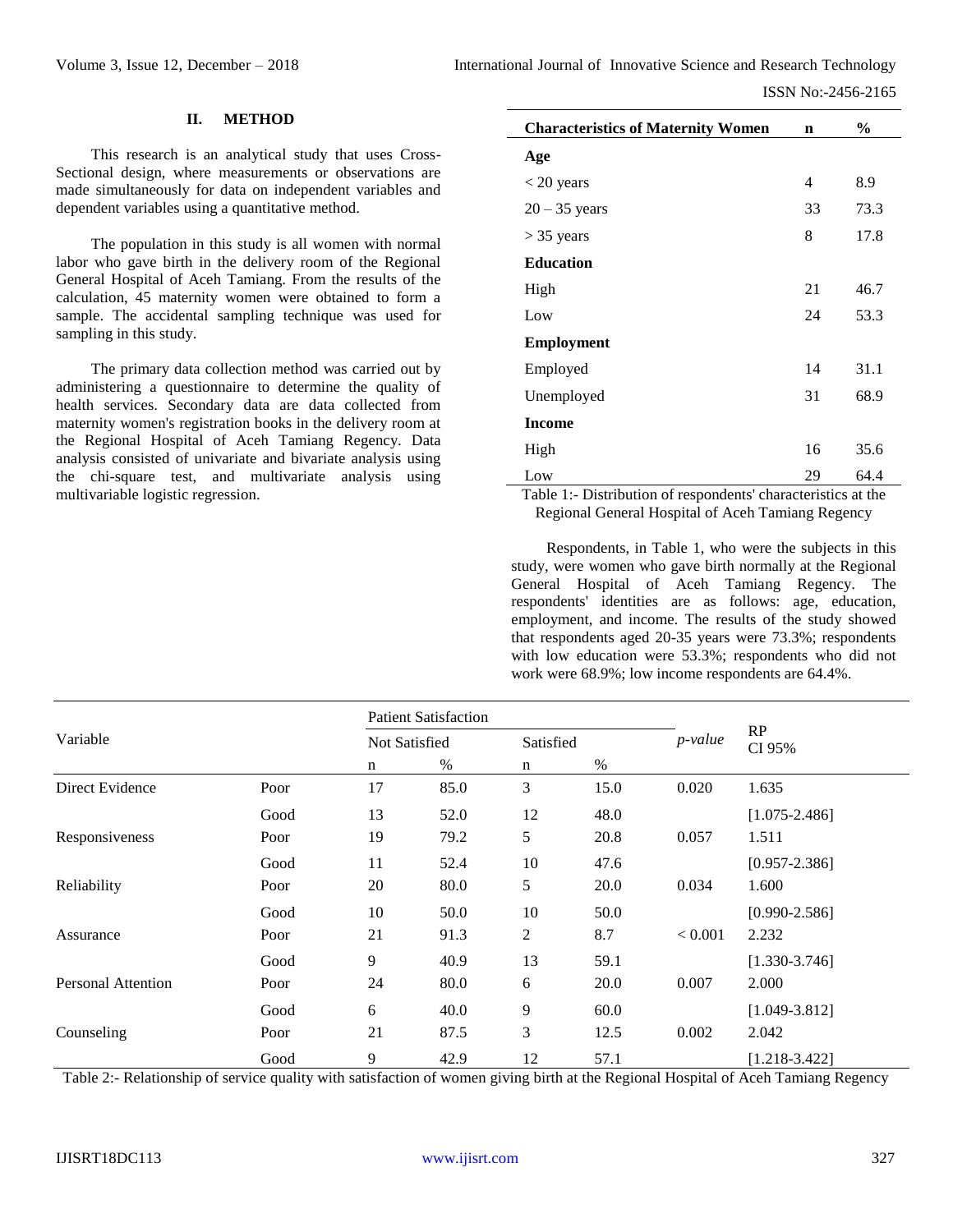Table 2 shows the results of the study regarding the relationship of direct evidence to patient satisfaction using the chi-square test. In fact, there is a relationship of direct evidence to patient satisfaction with p-value  $<$  0.05, RP = 1.635. This indicates that respondents with direct evidence are less risky will experience dissatisfaction of 1,635 compared to respondents with direct evidence is good.

The results of the study regarding the relationship of responsiveness to patient satisfaction using the chi-square test showed that there was no relationship between responsiveness and patient satisfaction with p-value > 0.05.

The results of the study regarding the relationship of reliability with patient satisfaction using the chi-square test showed that there was a relationship between reliability and satisfaction of patients with p-value  $< 0.05$ , RP = 1,600. This shows that respondents with less risk reliability will experience dissatisfaction of 1,600 compared to respondents who get good reliability.

The results of the study of the assurance relationship with patient satisfaction using the chi-square test indicate that there is a relationship between assurance and patient satisfaction with p-value  $< 0.05$ , RP = 2.232. This shows that respondents with assurance are less risky will experience dissatisfaction of 2,232 compared to respondents who get good assurance.

The results of the study regarding the relationship of personal attention to patient satisfaction using the chi-square test showed that there was a relationship between personal attention and patient satisfaction with p-value  $< 0.05$ , RP = 2,000. This shows that respondents with personal attention are less risky will experience dissatisfaction of 2,000 compared to respondents who get good personal attention.

The results of the study regarding the relationship of counseling with patient satisfaction using the chi-square test showed that there was a relationship of counseling with patient satisfaction with p-value  $< 0.05$ , RP = 2.042. This shows that respondents with counseling are less risky, will experience dissatisfaction of 2,042 compared to respondents who get good counseling.

| Variable        |          | P-value | Exp. (B) | 95% CI        |  |
|-----------------|----------|---------|----------|---------------|--|
| Direct Evidence | 3.231    | 0.015   | 25.301   | 1.852-345.550 |  |
| Responsiveness  | 2.782    | 0.028   | 16.144   | 1.361-191.528 |  |
| Assurance       | 3.178    | 0.007   | 24.006   | 2.405-239.656 |  |
| Constant        | $-3.026$ |         |          |               |  |

Table 3:- The Results of Multivariable Logistic Regression Analysis between Independent Variables and Variables Dependent in Regional General Hospital of Aceh Tamiang Regency

Table 3 shows the final results of the analysis by multivariable logistic regression for direct evidence, responsiveness and assurance which all have p-values  $< 0.05$ , which means that these variables are retained. So the three variables have an influence on patient satisfaction. Overall the variable that have the strongest influence on patient satisfaction is variable direct evidence with value of Exp.  $B =$ 25,301, which is the largest number.

# **III. RESULTS AND DISCUSSION**

Effect of direct evidence on satisfaction of women giving birth at the Regional General Hospital of Aceh Tamiang Regency

Based on the results of research conducted on maternity women at the Regional General Hospital of Aceh Tamiang Regency, it appears that the variable direct evidence belongs to the category of good. This shows that patient satisfaction is good with facilities available in the delivery room. Based on multivariate analysis with multivariable logistic regression, it appears that the variable direct evidence has a significant effect on patient satisfaction.

The ability of a hospital to prove its existence to an external party can be perceived by the patient in the form of physical appearance, namely an inpatient room that is neat, comfortable and clean and a neat bed; complete medical equipment such as a stethoscope, tension meter, syringe, thermometer, tweezers and scissors; and the appearance of a clean and tidy nurse. The results of the stimulus on the patient's senses for the service received will be perceived so that later they will be able to assess the quality of service. If what they expect is in accordance with the reality they get, then it will be able to provide satisfaction to patients with physical evidence (Asmuji, 2013).

A study of Hermanto (2015) shows that there is a positive and significant effect of the dimensions of tangibles (direct evidence) on patient / customer satisfaction is one of direct evidences, namely convenience in the service room and waiting room. Physical evidence is clearly visible if it is in accordance with its application in providing services to patients and related to customer satisfaction with services received. That is, physical evidence in service quality is very important to improve patient satisfaction with services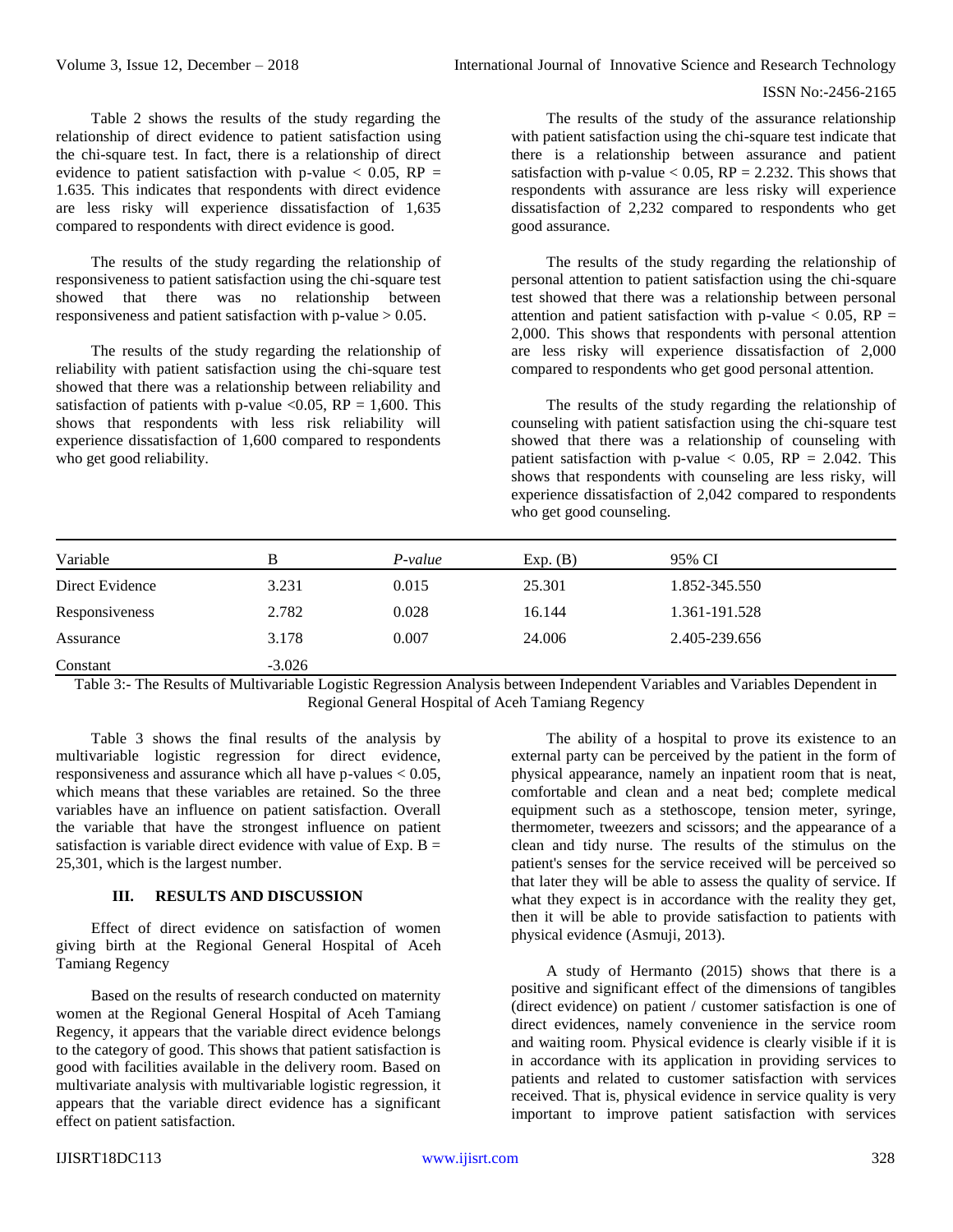received. Effect of Responsiveness on the Satisfaction of Maternity Women at the Regional General Hospital of Aceh Tamiang Regency.

Based on the results of research conducted on maternity women at the Regional General Hospital of Aceh Tamiang Regency, it appears that responsiveness belongs to the category of poor. This shows that the satisfaction of patients is lacking with quick action and giving clear information about care in the delivery care service provided by the midwife. Patients also pay less attention to and ignore these conditions because, for example, patient education is low so they do not understand the procedures that midwives should follow.

Based on multivariate analysis with multivariable logistic regression it was proven that variable responsiveness had an influence on patient satisfaction.

Responsiveness has a positive influence on customer satisfaction. The better the consumer's perception of the responsiveness of the company, the higher the consumer's satisfaction. And if consumers' perceptions of responsiveness are poor, their satisfaction will also be lower (Nurhaida, 2015). Effect of reliability on the Satisfaction of Maternity Women at the Regional General Hospital of Aceh Tamiang Regency

Based on the results of research conducted on maternity women at the Regional General Hospital of Aceh Tamiang Regency, it is clear that reliability belongs to the category of poor. This shows that the satisfaction of the patients is lacking with the ability of the midwife to provide delivery care services in accordance with what was promised immediately, accurately and satisfactorily. Based on multivariate analysis using multivariable logistic regression, it appears that the variable reliability does not have an influence on patient satisfaction.

This is supported by the opinion of Hermanto (2010) which explains the existence of a significant relationship of perceived quality of reliability of midwifery services and patient satisfaction. The worse the quality of reliability of midwifery services perceived by respondents, the greater the dissatisfaction of respondents with midwifery services. Effect of Assurance on Satisfaction of Maternity Women at the Regional Hospital of Aceh Tamiang Regency

Based on the results of research conducted on maternity women at the Regional General Hospital of Aceh Tamiang Regency, it is clear that assurance belongs to the poor category. This shows that satisfaction of patients is still lacking with the knowledge of midwives in providing maternity care services. Based on multivariate analysis using multivariable logistic regression, it was found that the variable assurance affected patient satisfaction.

This result is supported by the opinion of Masye (2013) that this shows that there is a relationship between the assurance assessment and patient satisfaction. Knowledge, attitude, and ability of hospital staff to increase selfconfidence in patients are very important. In addition, doctors, nurses, and other medical teams must be educated and able to serve patients, maintain patient confidentiality, and increase patient trust and assist in the patient's recovery process. The results of the stimulus to the patient's senses for services provided to women giving birth at the Tamiang Regency Regional General Hospital in Aceh showed that personal attention still belonged to the category of poor. This shows that patient satisfaction is still lacking with the attention given by midwives and midwives can actually fulfill the needs of and respond to complaints of maternity women. Based on multivariate analysis using multivariable logistic regression, it appears clearly that the variable personal attention has no effect on patient satisfaction.

The results of a study conducted by Lutfiah (2007) show that there is a significant relationship between empathy and patient satisfaction. In this dimension of empathy, giving enough time for the patient's family to consult, and providing services to all regardless of social status is a top priority that can lead to satisfaction in patients. Effect of Counseling on the Satisfaction of Maternity Women at the Regional General Hospital of Aceh Tamiang Regency

Based on the results of a study conducted on maternity at the Regional General Hospital of Aceh Tamiang Regency, it seems clear that counseling belongs to the category of poor. This shows that patient satisfaction is still lacking with the ability of midwives to provide birth care guidance as expected. Based on multivariate analysis using multivariable logistic regression, it appears that the variable counseling have no effect on patient satisfaction.

Patients will undergo counseling from health workers because of their desire to recover and be free of disease. Thus, the quality of health workers is expected to be more efficient for patients so that the satisfaction and utilization of health services by participants increases (Yayat, 2002).

Thought in general states that giving good counseling should lead to satisfaction for participants because they feel heard and cared for. The indicator of the success of counseling is if the patient has made a decision. If the patient has not made a decision, the evaluation must be carried out on the counseling process from the patient and midwife side, both pre-service and post-service (BKKBN, 2003).